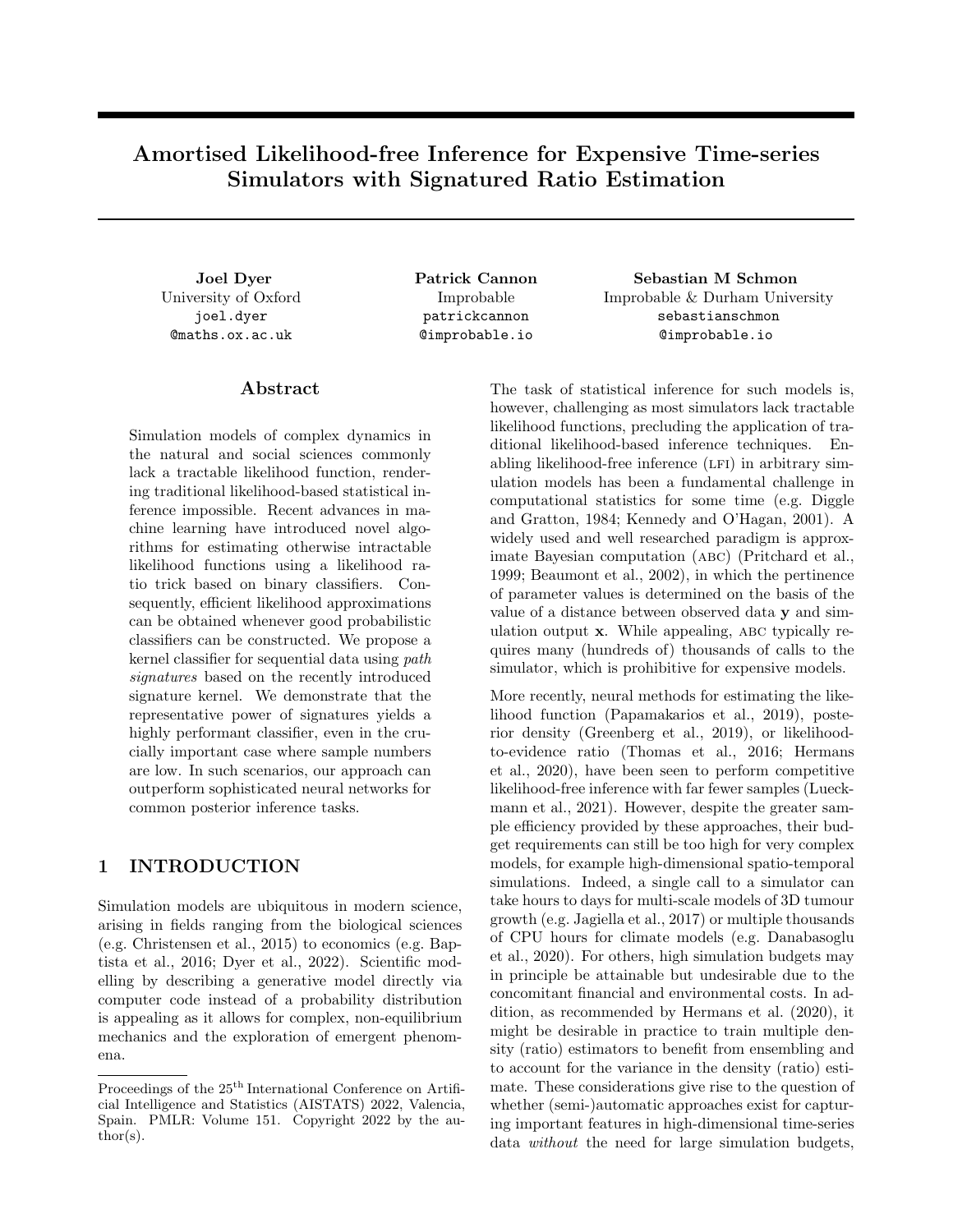and make progress in this area important.

In this paper, we analyse a method based on the *signa*ture kernel (Kiŕaly and Oberhauser, 2019; Salvi et al.,  $2021$ ) for performing density ratio estimation (DRE) for expensive time-series simulators/low simulation budgets. It is well known that kernel methods are useful learning tools in low-training-example regimes, providing rich, ready-made data representations (Shawe-Taylor and Cristianini, 2004).

Moreover, the signature can extract powerful features from time-series data, acting analogously to momentgenerating functions for path-valued random variables. To benefit from the advantages of both kernels and the signature, we present an approach to LFI based on this signature kernel, demonstrating more accurate inferences than competing density ratio techniques when the simulation budget is limited.

## 2 BACKGROUND

In this section, we provide some background on path signatures, sequential kernels as introduced by Kirnaly and Oberhauser (2019), and approaches to likelihoodfree inference, with a focus on DRE.

#### 2.1 Path signatures

Let  $\mathcal{S}_n(\mathcal{X})$  be the space of length-n time-series on a topological space X and  $\mathbf{x} \in \mathcal{S}_n(\mathcal{X})$  be a time-series of points  $(\mathbf{x}_1, \mathbf{x}_2, \dots, \mathbf{x}_n)$  observed at times  $0 = t_1$  <  $t_2 < \cdots < t_n = T$ . Assume we have a (continuous) positive definite kernel  $\kappa: \mathcal{X} \times \mathcal{X} \to \mathbb{R}$  yielding a reproducing kernel Hilbert space (RKHS)  $(\mathcal{H}, \kappa)$  through the canonical feature map  $x \mapsto \kappa(x, \cdot) \in \mathcal{H}$ . We consider paths  $h \in C([0, T], \mathcal{H})$  with  $h(0) = 0 \in \mathcal{H}$  and

$$
||h||_1 = \sup_{\pi(0,T)} \sum_{i=1}^{n-1} ||h(t_{i+1}) - h(t_i)||_{\mathcal{H}} < \infty,
$$

where the supremum is taken over all finite partitions  $\pi(0,T)$  of  $[0,T]$ , and we may construct such a path from **x** by linearly interpolating the  $\kappa(\mathbf{x}_i, \cdot)$ . The signature, denoted Sig, (see e.g. Lyons, 2014) then maps such paths into a series of tensors (by convention,  $\mathcal{H}^{\otimes 0} = \mathbb{R}$ ).

$$
h \mapsto \mathrm{Sig}(h) := (1, S_1(h), S_2(h), \dots) \in \prod_{m \ge 0} \mathcal{H}^{\otimes m}, \tag{1}
$$

in which the m-th degree component  $S_m(h)$  consists of the m-th moment tensor of the path integral:

$$
S_m(h) := \int_0^T \mathrm{d}h^{\otimes m} := \int_0^T \int_0^t \mathrm{d}h^{\otimes (m-1)} \otimes \mathrm{d}h(t),
$$

Example 2.1 (Kifaly and Oberhauser  $(2019)$ ). Let  $h(t)$  take values in  $\mathbb{R}^2$ ,  $h(t) = (h_1(t), h_2(t))$ . Then

$$
S_1(h) = \left[\int_0^T dh_1(t) \quad \int_0^T dh_2(t)\right]'
$$

where ' is the transpose, and  $S_2(h)$  is

$$
\begin{bmatrix} \int_0^T \int_0^{t_2} dh_1(t_1) dh_1(t_2) & \int_0^T \int_0^{t_2} dh_1(t_1) dh_2(t_2) \\ \int_0^T \int_0^{t_2} dh_2(t_1) dh_1(t_2) & \int_0^T \int_0^{t_2} dh_2(t_1) dh_2(t_2) \end{bmatrix}.
$$

This general approach allows us to lift time-series data into an RKHS, which can be particularly useful when the underlying data consists of sequences of non-Euclidean data e.g. graphs or images.

Signatures have several additional favourable properties which make them theoretically appealing: they are a continuous map; they uniquely identify paths, in practice<sup>1</sup>; and they are *universal non-linearities* (see e.g. Kiraly and Oberhauser, 2019, for a proof). This latter property means that for any compact set  $\mathcal K$  of paths of bounded variation, any function  $f \in C(\mathcal{K}, \mathbb{R})$ can be approximated uniformly by linear functionals of the signature, i.e. for any  $\varepsilon > 0$  there exists a linear functional L

$$
\sup_{h \in \mathcal{K}} \left| f(h) - L \left[ \text{Sig}(h) \right] \right| < \varepsilon.
$$

In particular, this suggests that we can learn classifiers by linearly regressing the logit on the signature.

Computing iterated integrals over potentially Hilbert space valued paths might seem infeasible for practical applications. However, a kernel trick (Kirtaly and Oberhauser, 2019; Salvi et al., 2021), described below, allows for efficient computation of inner products.

#### 2.2 The signature kernel

We can kernelise the feature map (1) with the inner product between  $A = (a_0, a_1, \dots)$  and  $B =$  $(b_0, b_1, \dots), A, B \in \prod_{m \geq 0} \mathcal{H}^{\otimes m}$  as

$$
\langle A, B \rangle = \sum_{m=0}^{\infty} \langle a_m, b_m \rangle_{\mathcal{H}^{\otimes m}}, \text{ where } (2)
$$

$$
\langle u_1 \otimes \cdots \otimes u_m, w_1 \otimes \cdots \otimes w_m \rangle_{\mathcal{H}^{\otimes m}} = \prod_{k=1}^m \langle u_k, w_k \rangle_{\mathcal{H}}.
$$

The *signature kernel* over  $\kappa$  for X-valued paths x, y,

$$
k(x, y) = \langle \text{Sig}(\kappa(x, \cdot)), \text{Sig}(\kappa(y, \cdot)) \rangle \tag{3}
$$

<sup>1</sup>The signature is injective up to tree-like equivalence (Hambly and Lyons, 2010), which is easily remedied with time-augmentation  $h(t) \mapsto (t, h(t))$  (Levin et al., 2016).

with  $\int dh^{\otimes 0} = 1$ .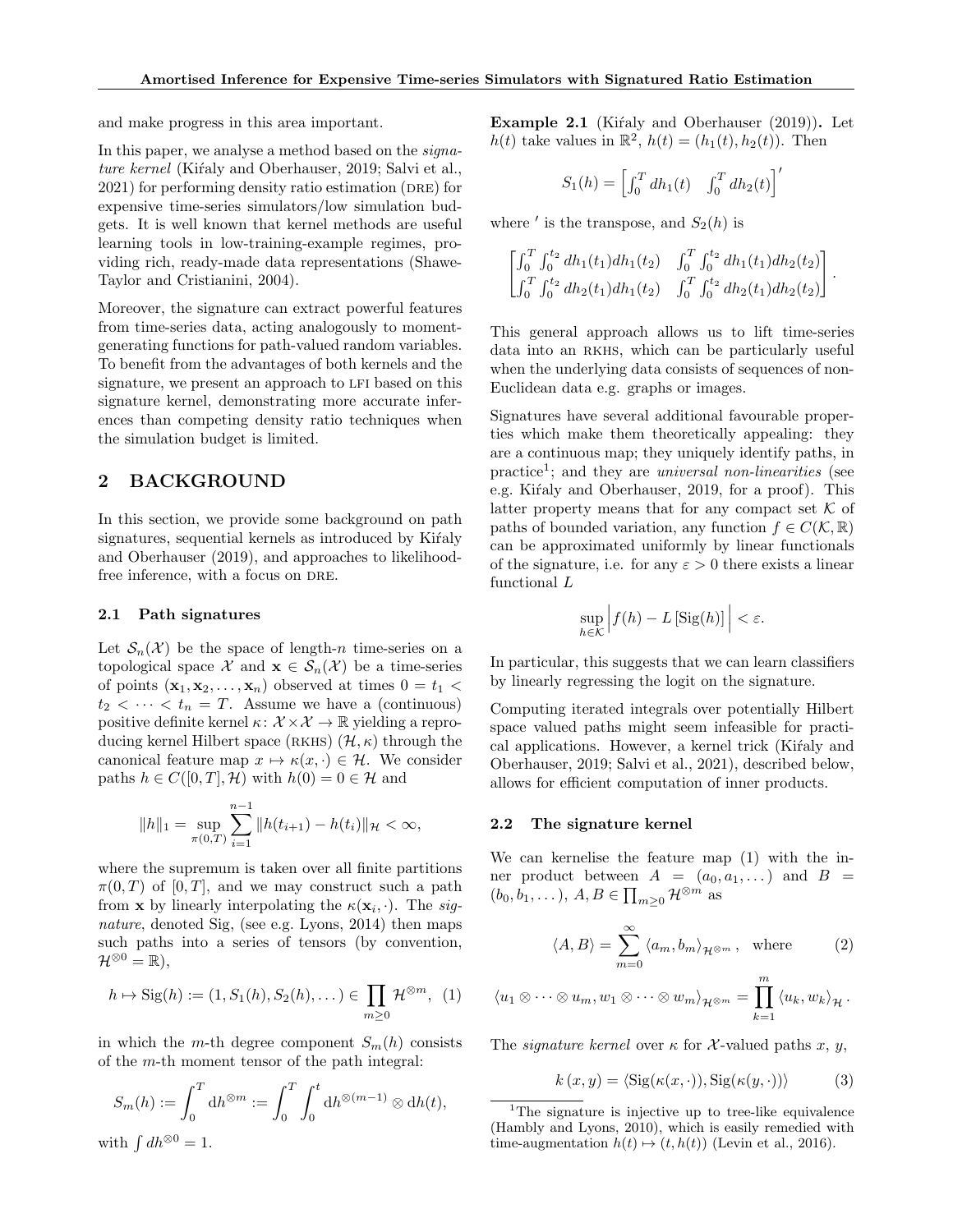

Figure 1: Time-series embedding via the signature kernel k with static kernel κ. The time-series x,  $\tilde{x}$  are lifted to paths in feature space  $\mathcal{H}$ , via  $\kappa$  and some interpolation scheme, before being mapped to a Hilbert space  $\prod_{m\geq 0} \mathcal{H}^{\otimes m}$  of tensors via the signature.

yields a positive-definite, universal kernel in which the underlying paths are first lifted from  $\mathcal X$  into paths evolving in a feature space  $\mathcal H$  via  $\kappa$ , before entering the inner product  $(2)$  (Kirtaly and Oberhauser, 2019). Figure 1 shows a schematic illustrating how the different kernels embed the time-series in the signature kernel. Kirtaly and Oberhauser (2019) further show that (3) can be efficiently evaluated using a Horner scheme only relying on evaluations of  $\kappa$ ; additionally, Salvi et al. (2021) show that the untruncated signature kernel can be estimated by solving a Goursat partial differential equation. Equipped with the signature kernel, we will be able to learn classifiers by linearly regressing the logit on the signature using kernel logistic regression.

#### 2.3 Likelihood-free inference

Many approaches to likelihood-free inference (LFI) have been proposed. Among them, a common theme is approximation of the true likelihood function or posterior density. Abc (see Beaumont, 2019, for a recent review) is a family of methods in which samples from an approximate posterior are derived through forward simulation of the model,  $\mathbf{x} \sim p(\mathbf{x} \mid \boldsymbol{\theta})$ , in combination with a summary statistic s and distance function  $D(\mathbf{s}(\mathbf{x}), \mathbf{s}(\mathbf{y}))$  capturing a meaningful discrepancy between simulated and real data. It can be seen as an instance of kernel density estimation since the induced likelihood approximation permits the expression

$$
p(\mathbf{y} \mid \boldsymbol{\theta}) \approx \frac{1}{Q} \sum_{i=1}^{Q} K_{\varepsilon} \left( D(\mathbf{s}(\mathbf{x}^{(i)}), \mathbf{s}(\mathbf{y})) \right)
$$

where  $\mathbf{x}^{(i)} \stackrel{iid}{\sim} p(\mathbf{x} | \boldsymbol{\theta})$  and  $K_{\varepsilon}$ , a kernel function with window  $\varepsilon$ , largely controls the quality of the approximation. In contrast, a number of methods for LFI entail constructing explicit models of the likelihood function or posterior density. An early example is synthetic likelihood (Wood, 2010), in which  $p(\mathbf{s}(\mathbf{x}) | \boldsymbol{\theta})$  is modelled as a multivariate Gaussian with mean and covariance estimated from  $Q > 1$  simulations at  $\theta$ . More recent examples include neural likelihood estimation (nle) (Papamakarios et al., 2019) and neural posterior estimation (npe) (Greenberg et al., 2019), in which  $p(\mathbf{s}(\mathbf{x}) | \boldsymbol{\theta})$  and  $p(\boldsymbol{\theta} | \mathbf{s}(\mathbf{x}))$ , respectively, are estimated with highly flexible neural conditional density estimators, in particular normalising flows.

#### 2.4 Amortised density ratio estimation

We briefly recapitulate DRE for LFI, first introduced by Thomas et al. (2016), to estimate the likelihood-toevidence ratio

$$
r(\mathbf{x}, \boldsymbol{\theta}) = \frac{p(\mathbf{x} | \boldsymbol{\theta})}{p(\mathbf{x})}
$$

and thus the parameter posterior  $p(\theta | \mathbf{x})$  given a prior distribution  $p(\theta)$ . Most relevant for us is amortised DRE (Hermans et al., 2020). The core idea is to train a binary classifier to distinguish between positive examples  $(\mathbf{x}, \boldsymbol{\theta}) \sim p(\mathbf{x} | \boldsymbol{\theta}) p(\boldsymbol{\theta})$  with label  $z = 1$  and negative examples  $(\mathbf{x}, \boldsymbol{\theta}) \sim p(\mathbf{x}) p(\boldsymbol{\theta})$  with label  $z = 0$ . The optimal decision boundary is then

$$
d\left(\mathbf{x},\boldsymbol{\theta}\right) = \frac{p\left(\mathbf{x},\boldsymbol{\theta}\right)}{p\left(\mathbf{x},\boldsymbol{\theta}\right) + p\left(\mathbf{x}\right)p\left(\boldsymbol{\theta}\right)},\tag{4}
$$

permitting posterior density evaluations as

$$
p(\boldsymbol{\theta} \mid \mathbf{x}) = \frac{d(\mathbf{x}, \boldsymbol{\theta})}{1 - d(\mathbf{x}, \boldsymbol{\theta})} p(\boldsymbol{\theta}) = r(\mathbf{x}, \boldsymbol{\theta}) p(\boldsymbol{\theta}). \qquad (5)
$$

In practice, only an approximation  $\hat{r}(\mathbf{x}, \boldsymbol{\theta})$  is available. Such approximations can be used for posterior sampling with Markov chain Monte Carlo (mcmc) (Pham et al., 2014; Thomas et al., 2016; Hermans et al., 2020, e.g.) or to perform likelihood ratio tests for frequentist inference (Cranmer et al., 2015; Dalmasso et al., 2020). As with neural likelihood and posterior estimation, we say that  $DRE - in$  the form suggested by Hermans et al.  $(2020)$  – can be *amortised* since  $\hat{r}(\mathbf{y}, \boldsymbol{\theta})$ can be evaluated for any observation y and any parameter  $\theta$  without retraining the density estimator.

#### 2.5 Summary statistics

For many LFI methods, it is typically necessary to reduce high-dimensional data x into summary statistics  $s(x)$ . A number of approaches for doing so have been explored for abc, including semi-automatic abc (Fearnhead and Prangle, 2012), in which summary statistics  $\mathbf{s}(\mathbf{v}) = \mathbb{E}[\theta | \mathbf{v}]$  are estimated by performing a vector-valued regression of  $\theta^{(i)}$  onto  $g(\mathbf{x}^{(i)})$  for training data  $\left\{ \left( \mathbf{x}^{(i)},\pmb{\theta}^{(i)} \right) \right\}_{i=1}^{Q} \sim p\left( \mathbf{x},\pmb{\theta} \right)$  and candidate summary statistics  $g(\cdot)$ , and summary-free automatic methods which compute distances on the full dataset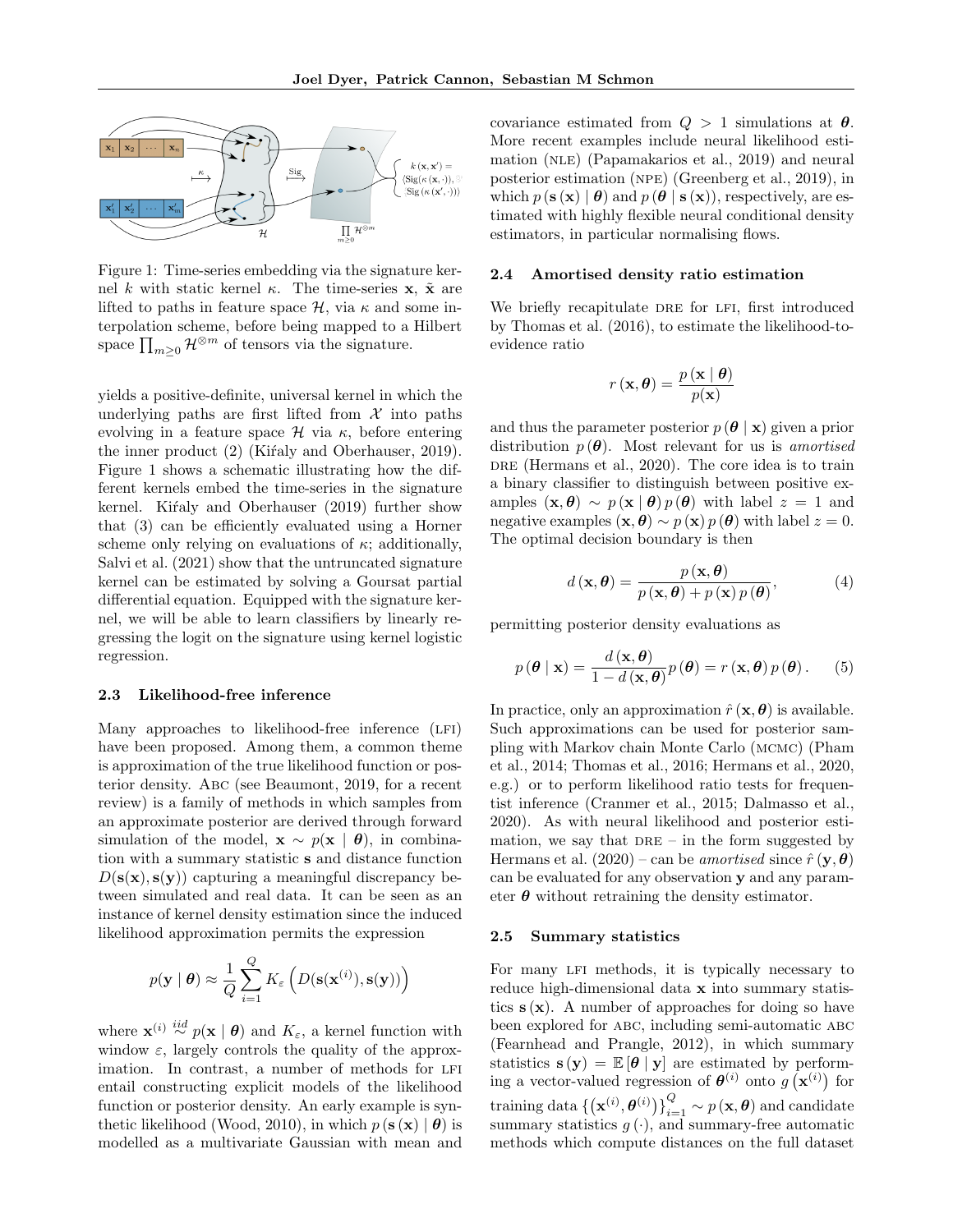without the need to first compute summary statistics (Park et al., 2016; Bernton et al., 2019; Dyer et al., 2021a). More recently, Chen et al. (2020) explored the possibility of learning approximately sufficient, mutual information-maximising summary statistics with neural networks.

Some of these methods remain applicable to NPE and DRE. For example, Diney and Gutmann (2018) use a convolutional neural network to learn  $s(x)$  =  $\mathbb{E}[\theta \mid \mathbf{x}]$ , which are then used as predictors in a logistic regression model for DRE. NPE and DRE are however particularly interesting in that they permit the concurrent learning of both summary statistics and densities/ratios by augmenting a classifier with an initial *embedding network* (Lueckmann et al., 2017). This composite summary-learning/posteriorestimating network is trained end-to-end on the same loss function, producing competitive results (Greenberg et al., 2019). However, learning relevant features/summary statistics from neural networks in scenarios where sampling budgets are prohibitively low can be challenging.

For later reference, we tabulate some of the key works involving learning summary statistics for time-series data in LFI settings. We list for each the adopted training scheme, the number of trainable parameters in each case (each involved neural networks), and the assumed simulation budgets in Table 1.

## 3 METHOD

Our goal is to perform amortised density ratio estimation as described in Section 2.4 for expensive simulators/low simulation budgets. As we will see in experiments below, learning both summary statistics and a classifier can be challenging in such regimes. To ameliorate this, we propose to build a classifier that leverages the signature kernel, which defines a universal kernel for multivariate and possibly irregularly sampled sequential data. The core idea is that using the predefined features captured by the signature and made available by the signature kernel may yield a more reliable density ratio estimator in low-sample regimes than alternative methods for which summary statistics must be learned.

To construct a probabilistic binary classifier using the signature, we may use the fact that a third kernel  $m$ on  $\mathcal{S}_n(\mathcal{X}) \times \Theta$  can be composed given two kernels k:  $\mathcal{S}_n(\mathcal{X}) \times \mathcal{S}_n(\mathcal{X}) \to \mathbb{R}$  and  $l : \Theta \times \Theta \to \mathbb{R}$  as

$$
m\left((\mathbf{x},\boldsymbol{\theta}),(\tilde{\mathbf{x}},\tilde{\boldsymbol{\theta}})\right)=k\left(\mathbf{x},\tilde{\mathbf{x}}\right)l(\boldsymbol{\theta},\tilde{\boldsymbol{\theta}}). \hspace{1cm} (6)
$$

Taking k to be the signature kernel  $(3)$  and l to be a standard universal kernel on  $\Theta$ , we may construct a kernel-based binary classifier for the purpose of performing DRE for expensive time-series simulators, in this sense bypassing the need to learn summary statistics in addition to a density (ratio) estimator.

For a regularisation constant  $\omega \in \mathbb{R}_+$ , training a kernel binary classifier with loss  $\ell$  amounts to solving the optimisation problem

$$
\min_{f \in \mathcal{H}_m} \sum_{i=1}^N \ell\left(f(\mathbf{x}^{(i)}, \boldsymbol{\theta}^{(i)}), z_i\right) + \frac{\omega}{2} ||f||_{\mathcal{H}_m}^2, \qquad (7)
$$

where  $\mathcal{H}_m$  is the RKHS associated with m and  $z_i$  is the class label associated with data  $(\mathbf{x}^{(i)}, \boldsymbol{\theta}^{(i)})$ . By the representer theorem, the solution to (7) is of the form

$$
f(\mathbf{x}, \boldsymbol{\theta}) = \sum_{i=1}^{N} c_i k\left(\mathbf{x}^{(i)}, \mathbf{x}\right) l\left(\boldsymbol{\theta}^{(i)}, \boldsymbol{\theta}\right)
$$
(8)

for real coefficients  $c_i$ . Throughout, we use the logistic loss as  $\ell$ , since this is known to yield classifiers with well-calibrated probability estimates. This approach to learning the likelihood-to-evidence ratio is appealing since  $m$  is a universal kernel:

**Proposition 3.1.** Let  $\mathcal{H}$  be a Hilbert space,  $\mathcal{K}$  a compact set of continuous  $H$ -valued paths of bounded variation on [0, T], and assume that  $\forall X \in \mathcal{K}$ , X has at least one monotone coordinate and  $X(0) = constant$ . Also let  $k : \mathcal{K} \times \mathcal{K} \to \mathbb{R}$  be the signature kernel and l be a universal kernel on  $\Theta$ . Then m as defined in Equation (6) is a universal kernel on  $\mathcal{K} \times \mathbf{\Theta}$ .

Proof. From Kiŕaly and Oberhauser (2019, Theorem 1), the signature kernel is a universal kernel on  $K$ . Then the assumed universality of l and Blanchard et al. (2011, Lemma 5.2) give the desired result.  $\Box$ 

The universality of  $m$  then enables us to learn an estimate of the density ratio arbitrarily well.

#### 3.1 Low-rank approximation

Computing the signature kernel for all pairs  $(\mathbf{x}^{(i)}, \mathbf{x}^{(j)})$ in the simulated dataset can be expensive if the  $\mathbf{x}^{(i)}$ are long and/or are high-dimensional. We therefore use the kernel m defined in  $(6)$  – with k the signature kernel and  $l : \Theta \times \Theta \rightarrow \mathbb{R}$  an anisotropic Gaussian radial basis function  $(RBF)$  kernel – and the Nyström approximation to first find a representation of each pair  $(x, \theta)$  before feeding this low-dimensional approximation into the logistic regression model. For a given kernel  $m$ , the Nyström method (Williams and Seeger, 2001; Yang et al., 2012) provides a low-dimensional approximation  $\phi$  of the high- or potentially infinitedimensional feature map  $\phi(v) := m(v, \cdot)$  as follows: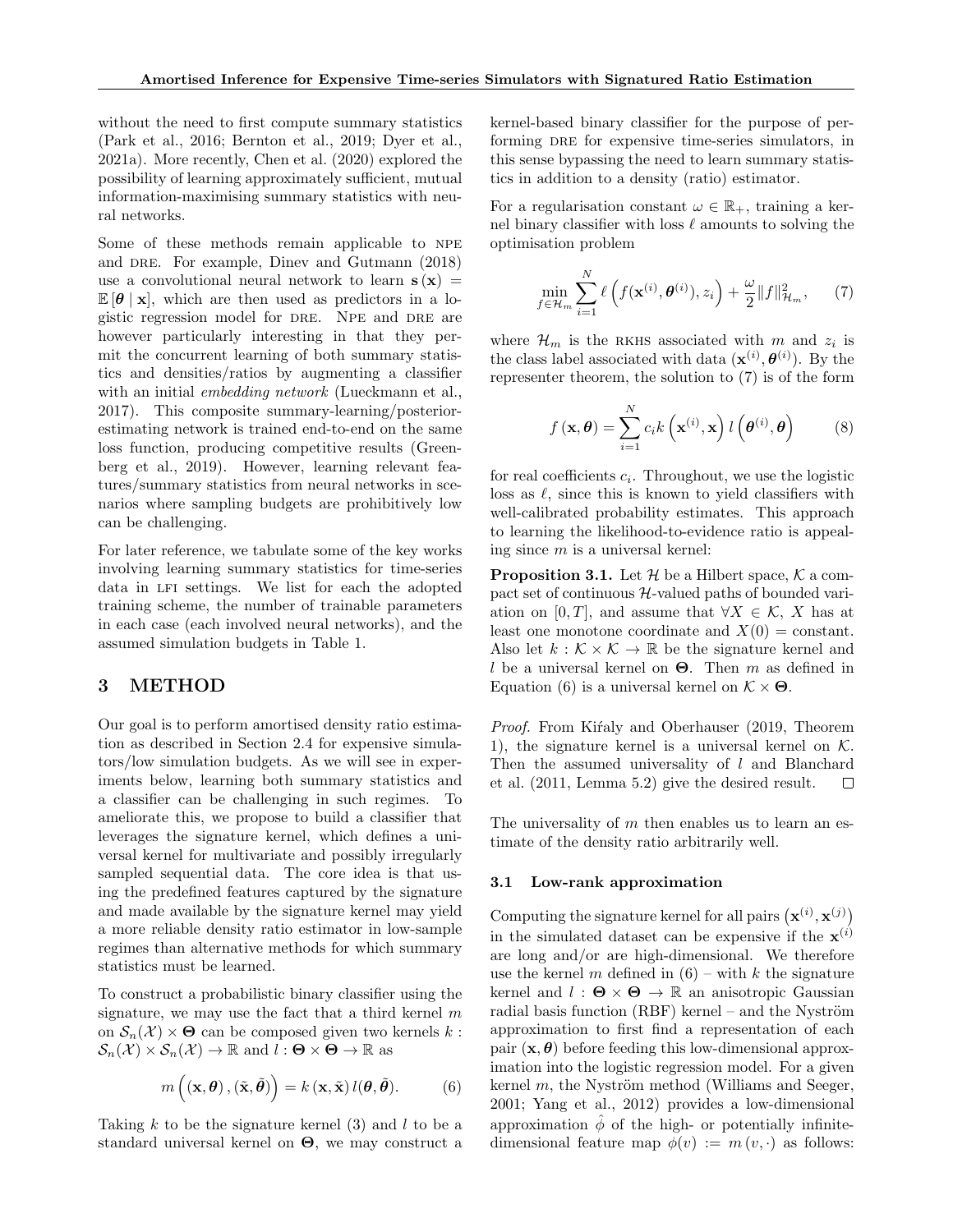| Authors                   | Learning method                 | Network size                      | Simulation budget                 |  |
|---------------------------|---------------------------------|-----------------------------------|-----------------------------------|--|
| Jiang et al. $(2017)$     | Posterior mean as summary       | $\sim$ 3 $\times$ 10 <sup>4</sup> | $10^{6}$                          |  |
| Lueckmann et al. $(2017)$ | Embedding network               | $\sim 2 \times 10^3$              | $5 \times 10^3 - 2.5 \times 10^4$ |  |
| Diney and Gutmann (2018)  | Posterior mean as summary       | 8.422                             | $10^{5}$                          |  |
| Greenberg et al. (2019)   | Embedding network               | $\sim 3 \times 10^4$              | Between $10^3$ and $\sim 10^4$    |  |
| Chen et al. $(2020)$      | Mutual information maximisation | $\sim 1.5 \times 10^4$            | $10^3 - 10^4$                     |  |
| Dyer et al. $(2021b)$     | Embedding network               | $\sim 10^4$                       | $10^3 - 10^4$                     |  |

Table 1: Summary of network sizes and simulation budgets for summary statistic learning in previous works.

assume the kernel  $m$  is of rank  $q$  such that for any data  $\{v^{(i)}\}_{i=1}^N$  we may write the corresponding Gram matrix  $\bf{K}$  as

$$
\mathbf{K} = \mathbf{U}\mathbf{D}\mathbf{U}',\tag{9}
$$

where  $\mathbf{U} \in \mathbb{R}^{N \times q}$  is the matrix of eigenvectors and  $\mathbf{D} = \text{diag}(\lambda_1, \dots, \lambda_q) \in \mathbb{R}^{q \times q}$  is the diagonal matrix consisting of eigenvalues  $\lambda_i$ . Then denoting the first q rows of  $\mathbf{U}$  as  $\mathbf{U}_q$ , we may find an approximate feature representation of  $v$  under  $m$  as Yang et al. (2012)

$$
\hat{\phi}(v) = \mathbf{D}^{-\frac{1}{2}} \mathbf{U}'_q \left[ m \left( v, v^{(1)} \right), \dots, m \left( v, v^{(q)} \right) \right]'.
$$

Using these approximate feature representations obtained with the Nyström approximation, we then construct a linear logistic regression model by solving the following optimisation problem:

$$
\min_{\mathbf{w}\in\mathbb{R}^q} \sum_{i=1}^N \ell\left(\mathbf{w}'\hat{\phi}\left(v^{(i)}\right), z_i\right) + \frac{\omega}{2} \|\mathbf{w}\|_2^2, \qquad (10)
$$

where  $\ell$  is the logistic loss. We omit the use of an intercept in the linear logistic regression optimisation problem above for simplicity, but include it in practice.

Throughout the rest of this paper, we term this approach to performing ratio estimation with the signature kernel and logistic regression SignatuRE.

## 4 EXPERIMENTS

In this section, we present experiments on the relative performance of the SIGNATURE method against possible alternatives for DRE in likelihood-free inference contexts. For each task, we compare the quality of the posterior estimated with SIGNATURE against the posteriors estimated with three alternatives:

1. a neural network consisting of a gated-recurrent unit (GRU) and residual network (RESNET), jointly termed GRU-RESNET. The GRU has trainable parameters  $\varphi$  and consists of two stacked GRU layers of size 32. The GRU and ResNet are trained concurrently on the cross-entropy loss, so that the GRU learns a low-dimensional summary  $s_{\varphi}(\mathbf{x})$  as the RESNET learns the density ratio;

- 2. a ResNet which instead consumes predefined, hand-crafted summary statistics  $\tilde{\mathbf{s}}(\mathbf{x})$  that are tailored to the inference task and known to be informative of the parameters to be inferred for tractable simulation models, or that are commonly used elsewhere in the literature when the simulation model is not tractable. Such an approach should be considered a gold standard that is not generally available for complex, opaque simulation models whose structure cannot be exploited to derive suitable summary statistics. We refer to this method as the BESPOKE ResNET;
- 3. ratio estimation with double kernel logistic regression (K2-RE), a modification of K2-ABC (Park et al., 2016) that we propose as an alternative kernel-based method for DRE. The setup is identical to SignatuRE with the exception that, instead of the signature kernel, we use

$$
k(\mathbf{x}, \tilde{\mathbf{x}}) = \exp\left(-\frac{\widehat{\text{MMD}}^2(\mu_{\mathbf{x}}, \mu_{\tilde{\mathbf{x}}})}{\epsilon}\right) \qquad (11)
$$

as the positive definite kernel on **x**, where  $\mu_{\mathbf{x}}$  is the empirical measure consisting of the  $n_x$  points comprising **x** and  $\widehat{\text{MMD}}^2(\mu_{\mathbf{x}}, \mu_{\tilde{\mathbf{x}}})$  is an unbiased estimate of the kernel maximum mean discrepancy between  $\mu_{\mathbf{x}}$  and  $\mu_{\tilde{\mathbf{x}}}$  for an appropriate kernel  $\chi$  (see Section 3. Park et al., 2016). We use a Gaussian RBF and the median heuristic (Section 4. Park et al., 2016) for  $\chi$ . We include further details on this method in the supplement.

For the static kernel  $\kappa$  in the signature kernel (see Section 2.1), we use a Gaussian RBF kernel with scale parameter chosen as median $\{\|\mathbf{y}_i - \mathbf{y}_j\|_{i,j}^2\}$ , where  $y = (y_1, \ldots, y_n)$  is the observation<sup>2</sup>. For the kernel  $l : \Theta \times \Theta \rightarrow \mathbb{R}$ , we use an anisotropic Gaussian RBF kernel. To tune the length scale hyperparameters for l, the regularisation parameter  $\omega$ , and the  $\epsilon$  parameter

<sup>&</sup>lt;sup>2</sup>Tuning this scale parameter may be expensive for, and thus is a limitation of, our particular implementation. However, cheaper implementations exist for the signature kernel (see e.g. https://github.com/tgcsaba/KSig).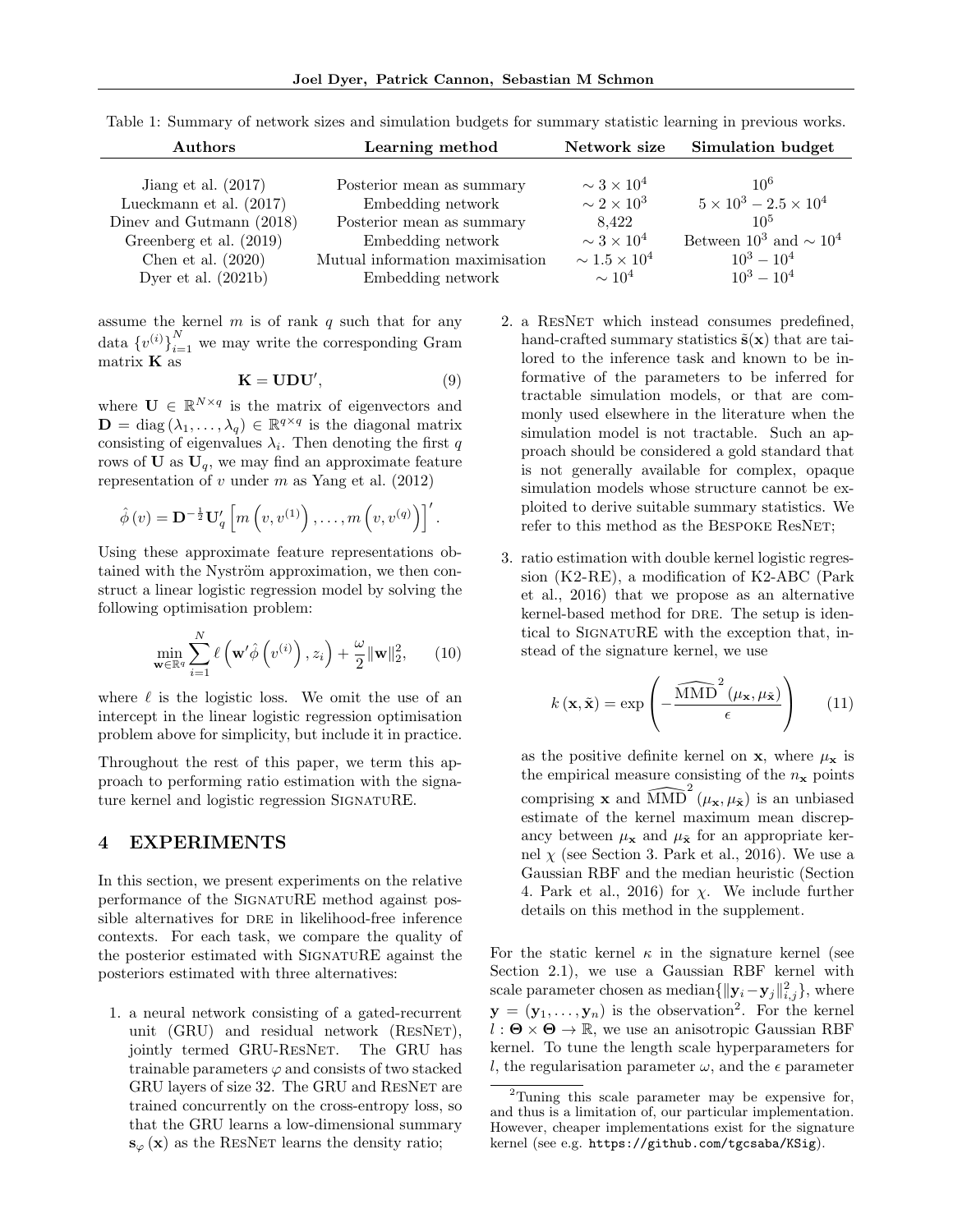for K2-RE, we use Bayesian optimisation and 5-fold cross-validation (see the Supplementary Material for further details). To train the logistic regression models, we use the l-bfgs algorithm (Zhu et al., 1997) with a maximum number of 500 iterations.

To construct the set of negative examples  $(x, \theta) \sim$  $p(\mathbf{x}) p(\boldsymbol{\theta})$  for SIGNATURE and K2-RE, we choose a proportion  $K > 0$  of the  $\mathbf{x}^{(i)}$  and pair them with some  $\boldsymbol{\theta}^{(j)}$ ,  $j \neq i$ .  $K > 1$  may also be chosen, in which case some  $\mathbf{x}^{(i)}$  will appear multiple times in the set of negative examples. Unless stated otherwise, we take  $K = 1$ and  $q = B_{\min}(K + 1)$  in the Nyström approximation for both SIGNATURE and K2-RE, where  $B_{\text{min}}$  is the smallest simulation budget considered in the experi $ment<sup>3</sup>$ .

#### 4.1 Computational expense

Evaluation of the signature kernel has complexity linear in the dimension of the time-series and linear (resp. quadratic) in the length of the time-series when evaluated on CPU (resp. GPU). Empirically, we observe SignatuRE to entail a comparable computational cost to the GRU-ResNet, the former typically requiring 3-5 CPU hours for training and inference and the latter typically requiring 1-2 CPU hours. For the simulation models for which we suppose our approach may be most helpful – those with significantly limited simulation budgets – we expect this to amount to a negligible difference: 1-4 additional CPU hours would allow for few or no additional simulations to be generated.

#### 4.2 Ornstein-Uhlenbeck process

The Ornstein-Uhlenbeck (ou) process (Uhlenbeck and Ornstein, 1930) is a prototypical Gauss–Markov stochastic differential equation (SDE) model. We discretise the SDE such that the data  $x$  $(\mathbf{x}_0, \mathbf{x}_1, \dots, \mathbf{x}_T), \mathbf{x}_i \in \mathbb{R}$  is generated according to

$$
\mathbf{x}_{i} = \theta_{1} \exp (\theta_{2}) \Delta t + (1 - \theta_{1} \Delta t) \mathbf{x}_{i-1} + \frac{\epsilon_{i}}{2},
$$

where  $\Delta t = 0.2$  is the time discretisation,  $\boldsymbol{\theta} = (\theta_1, \theta_2)$ are the model parameters to be inferred,  $T = 50$ , and  $\epsilon_i \sim \mathcal{N}(0, \Delta t)$ . We generate  $\mathbf{x}^* \sim p(\mathbf{x} | \boldsymbol{\theta}^*)$  with  $\boldsymbol{\theta}^* =$  $(0.5, 1)$  and consider the task of estimating  $p(\theta | \mathbf{x}^*)$ given priors  $\theta_1 \sim \mathcal{U}(0, 1)$  and  $\theta_2 \sim \mathcal{U}(-2, 2)$ .

We compare SIGNATURE against the alternative DRE methods described in Section 4. As  $\tilde{\mathbf{s}}(\mathbf{x})$ , we use the intercept and slope of a linear regression of  $\mathbf{x}_t$  vs.  $\mathbf{x}_{t-1}$ as estimated with least squares (i.e. the maximum likelihood estimate) and the mean value of x. These



Figure 2: (Ornstein-Uhlenbeck) Posteriors obtained with SignatuRE (blue, top left), GRU-ResNet (orange, top right), Bespoke ResNet (green, bottom left), and K2-RE (red, bottom right) for a budget of 500 simulations and the approximate ground truth posterior obtained using the true likelihood function and Metropolis-Hastings (black).

estimate  $\theta_1 \exp(\theta_2) \Delta t$ ,  $1 - \theta_1 \Delta t$ , and  $\exp(\theta_2)$ , respectively, and are thus informative summary statistics for  $\theta$ . For GRU-RESNET, we apply a linear layer of size 3 after the GRU in order to match the dimension of  $\tilde{s}$ , resulting in a GRU with 9,795 trainable parameters.

In Figure 2 we show contour plots obtained by pooling the samples obtained from each ratio estimation method with a simulation budget of 500 simulations across 20 different seeds. Samples from the approximate ground truth posterior, obtained with Metropolis–Hastings (mh) (see Appendix for details) and the true likelihood function, are shown with black contour lines throughout. Additionally, we show in Figure 3 the Wasserstein distances  $(WD)$  between the estimated posteriors and the approximate ground truth posterior<sup>4</sup>, and in Figure 4 the distances between the means of the estimated and approximate ground truth posteriors, for each ratio estimation method.

From this, we observe that GRU-RESNET (orange, top right of Figure 2) failed to learn both informative summary statistics and an accurate ratio estimator with a low simulation budget, despite the simplicity of the model. In contrast, an identical residual

<sup>&</sup>lt;sup>3</sup>This value for q is chosen since it is the largest value that can be consistently applied across the range of simulation budgets considered in a given experiment.

<sup>4</sup>We refrain from using the maximum mean discrepancy due to previous reports of sensitivity to hyperparameter settings (see e.g. Lueckmann et al., 2021).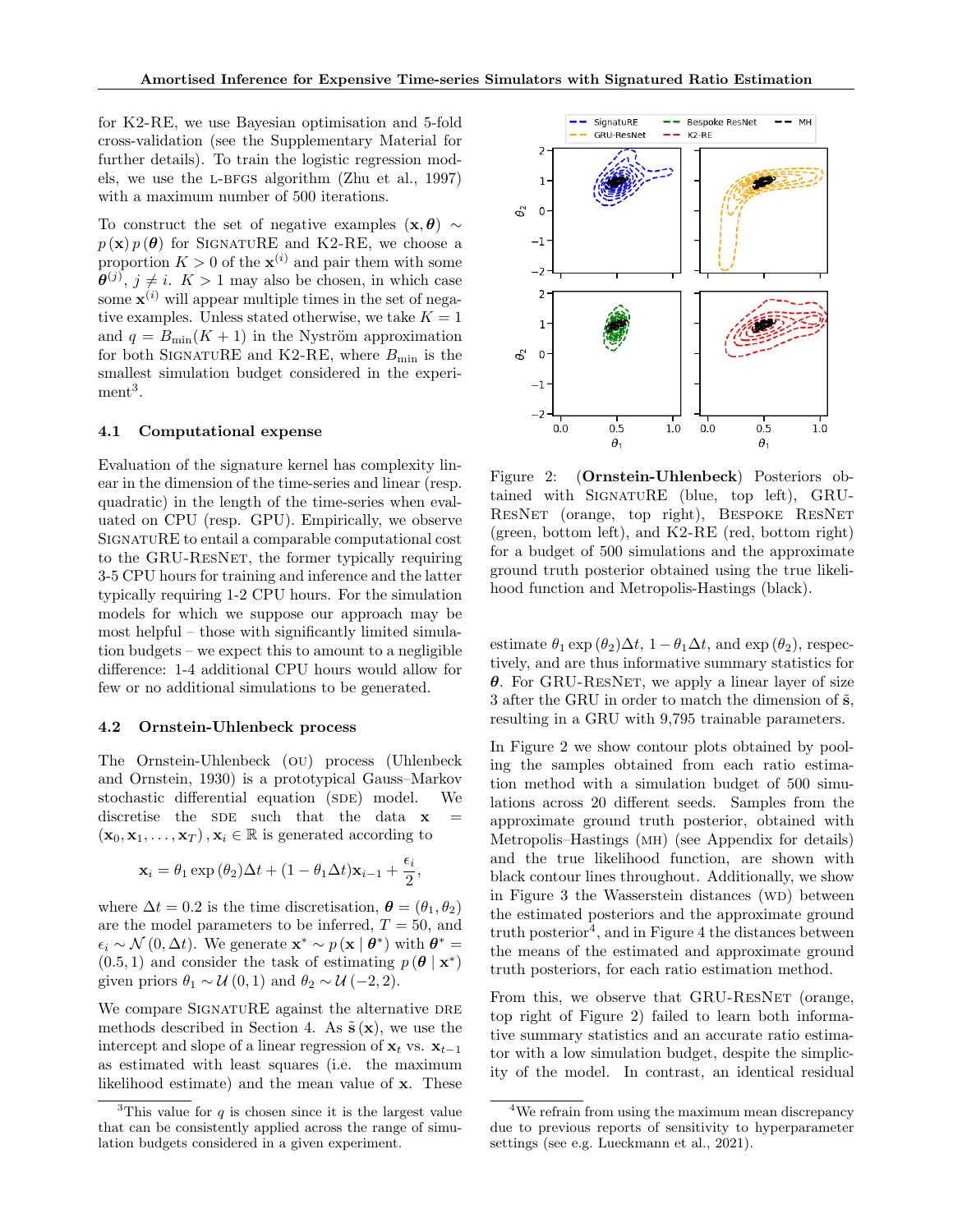

Figure 3: (Ornstein-Uhlenbeck) Wasserstein distances (mean  $+ 95\%$  confidence intervals) between posteriors obtained with each density ratio estimation method and the approximate ground truth posterior.

network used for Bespoke ResNet (green, bottom left of Figure 2) was able to learn a good estimate of the density ratio, even from such a limited simulation budget and with a summary statistic vector of identical size, but with the key difference that the summary statistics were predefined and designed to be informative of the parameter values being inferred.

This may be seen as an ablation study and suggests that the additional problem of learning summary statistics is the primary contributing factor to the relatively poor performance of GRU-ResNet.

We also observe that, of the methods that do not use hand-crafted summary statistics, SIGNATURE tends to exhibit superior performance. This is apparent from the posterior plots in Figure 2, and from Figure 3 in which SIGNATURE consistently generates smaller WDS than GRU-RESNET and K2-RE and lags only slightly behind BESPOKE RESNET.

From Figure 4 we see that SIGNATURE tends to generate a significantly better parameter point estimate than GRU-RESNET and is additionally a slight improvement on K2-RE in this respect. The latter indicates that the success of SignatuRE in the low-simulation-budget regime is not only attributable to the expressive, preexisting feature representations available with general kernel methods, but also to the fact that the *sequentialisation* of the kernel employed in SignatuRE captures important information on the time-dependence of the data whereas in K2-RE the data is treated as *iid*.

#### 4.3 Moving average model

We next consider a simple moving average model of order 2 (ma2), for which the data-generating process



Figure 4: (Ornstein-Uhlenbeck) Euclidean distances (mean + 95% confidence intervals) between posterior means obtained with each density ratio estimation method and the approximate ground truth posterior.

given parameters  $\boldsymbol{\theta} = (\theta_1, \theta_2)$  is

$$
\mathbf{x}_{t} = \epsilon_{t} + \theta_{1}\epsilon_{t-1} + \theta_{2}\epsilon_{t-2}, \quad \epsilon_{t} \sim \mathcal{N}(0, 1). \tag{12}
$$

We generate  $\mathbf{x}^* \sim p(\mathbf{x} | \boldsymbol{\theta}^*)$  with  $\boldsymbol{\theta}^* = (0.6, 0.2)$  and consider the task of estimating  $p(\theta | \mathbf{x}^*)$  given a uniform prior over the triangle given by  $\theta_1 + \theta_2 > -1$ ,  $\theta_1 - \theta_2 < 1$ , and  $\theta_2 < 1$ . Such a prior ensures that the model parameters are identifiable (Marin et al., 2012). Here,  $\mathbf x$  and  $\mathbf x^*$  are taken to be of length 50.

As  $\tilde{s}(x)$  we use the variance of the observed stream and the autocorrelations for lags 1 and 2. These give estimates of

Var 
$$
(\mathbf{X}) = 1 + \theta_1^2 + \theta_2^2
$$
,  $\rho_1 = \frac{\theta_1 + \theta_1 \theta_2}{1 + \theta_1^2 + \theta_2^2}$   
and  $\rho_2 = \frac{\theta_2}{1 + \theta_1^2 + \theta_2^2}$ ,

,

respectively, and are thus informative about  $\theta$ . We once again apply a single linear layer of size 3 following the GRU in GRU-RESNET to match the dimensions of the summary statistics in Bespoke ResNet.

We show in Figure 5 the WDs between samples from the posteriors estimated with each density ratio estimation method and the approximate ground truth posterior obtained with Metropolis-Hastings mcmc. In Figure 6, we show the Euclidean distances between the means of the posteriors estimated with the different density ratio estimators and the approximate ground truth posterior. In this experiment, we once more see that BESPOKE RESNET significantly outperforms GRU-ResNet in estimating the shape of the posterior distribution, despite the fact that they use identical residual networks to perform the density ratio estimation and that dim  $(\tilde{\mathbf{s}}) = \dim (\mathbf{s}_{\varphi})$ . This again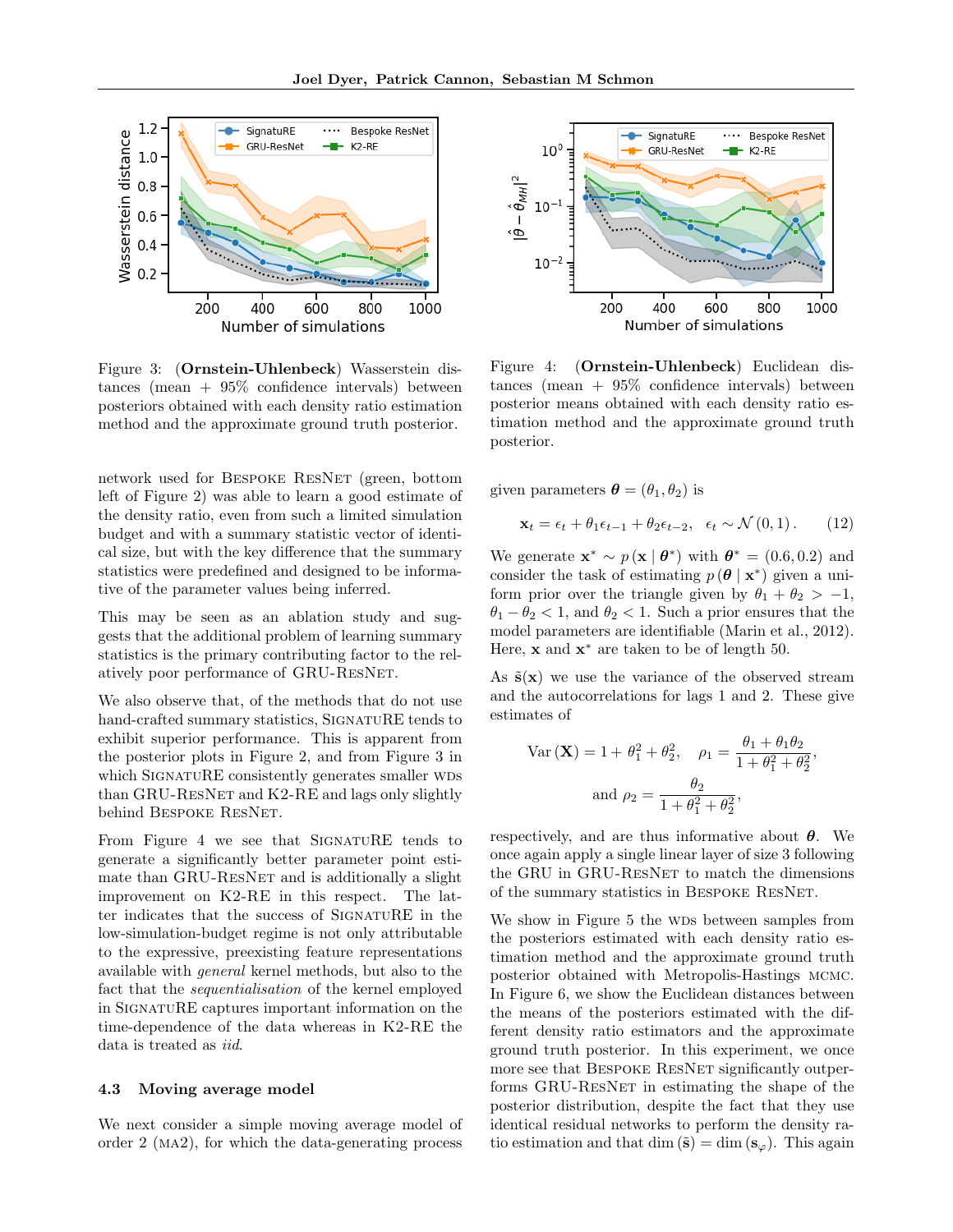

Figure 5:  $(MA(2))$  Wasserstein distances (mean + 95% confidence intervals) between posteriors obtained with each density ratio estimation method and the approximate ground truth posterior.

suggests that the complex task of learning summary statistics in addition to learning the density ratio is the source of the difference in their performance.

We further observe that SIGNATURE outperforms GRU-RESNET both in terms of the WD and distances between the estimated and approximate ground truth posterior means for simulation budgets of less than 500. For simulation budgets of 600-1000, SignatuRE and GRU-ResNet display comparable performance according to the WDs, while SIGNATURE continues to obtain superior posterior mean estimates. Interestingly, SignatuRE additionally yields better estimates of the posterior mean than Bespoke ResNet, despite the fact that this density estimator has a considerable advantage through the use of hand-crafted summary statistics that are known to be informative of the parameters being inferred. As in the previous experiment, the success of SIGNATURE appears to be attributable not only to the general properties of kernel methods that make them appealing in low-sample regimes – their ready-made, expressive feature spaces – but also to the fact that the signature accounts for the ordering of observations. We believe this explains the gap in performance between K2-RE and SignatuRE despite the former also being a kernel method.

#### 4.4 Complex, intractable example: partially-observed stochastic epidemic

Finally, we consider a more complex example with an intractable posterior distribution. The model we consider here is a generalised stochastic epidemic (GSE) model (Kypraios, 2007), which simulates the spread of an infection through a fixed population of N individuals. Individuals in the system are initially susceptible, can become infected, and subsequently enter a recov-



Figure 6:  $(MA(2))$  Euclidean distances (mean + 95% confidence intervals) between posterior means obtained with each density ratio estimation method and the approximate ground truth posterior mean.

ered state in which they are no longer susceptible to reinfection. In a time interval  $\delta t$ , infections, recoveries, and an absence of activity occur with probabilities

$$
P_I := P [(\delta X_t, \delta Y_t) = (-1, 1) | \sigma_t] = \beta X_t Y_t \delta t + o(\delta t),
$$
  
\n
$$
P_R := P [(\delta X_t, \delta Y_t) = (0, -1) | \sigma_t] = \gamma Y_t \delta t + o(\delta t),
$$
  
\n
$$
P [(\delta X_t, \delta Y_t) = (0, 0) | \sigma_t] = 1 - (P_I + P_R),
$$

respectively, where  $X_t$  and  $Y_t$  are the number of susceptible and infected agents at time  $t \in [0, T]$ , respectively,  $\sigma_t$  is a sigma-algebra generated by the process up until time t, and  $\boldsymbol{\theta} = (\beta, \gamma)$  is the model parameter.

We simulate the model using the Gillespie algorithm (Gillespie, 1977) and observe the series  $x =$  $(X_{i\Delta t}, Y_{i\Delta t})_{i=0}^D \in \mathcal{S}_{D+1}(\mathbb{R}^2)$  at regular time intervals of length  $\Delta t = 0.5$  with  $D = 100$ . We consider the task of estimating  $p(\theta | \mathbf{x}^*)$  for  $\mathbf{x}^* \sim p(\mathbf{x} | \theta^*)$ ,  $\theta^* = (10^{-2}, 10^{-1}), \text{ and priors } \beta \sim \Gamma(0.1, 2) \text{ and}$  $\gamma \sim \Gamma(0.2, 0.5)$ . To sample from the posterior in this case, we use a sampling importance resampling (sir) scheme<sup>5</sup>: we sample  $\mathcal{T} = {\{\theta_m\}}_{m=1}^M$  from the prior, before resampling  $\lbrace \tilde{\theta}_m \rbrace_{m=1}^{\tilde{M}}$  from  $\mathcal{T}$ , where each sample in  $\mathcal T$  has weight proportional to the density ratio estimated by the classifiers. We take  $M = 5 \times 10^4$  and  $\tilde{M} = 10^3.$ 

In this instance, the ground truth posterior distribution is not available for comparison. For this reason, we assess the quality of inferences by comparing against the posterior obtained from sequential Monte Carlo abc (smc-abc) (Beaumont et al., 2009) in which

<sup>5</sup>Due to the complicated target distribution, the Metropolis–Hastings scheme adopted in the rest of this paper performed poorly.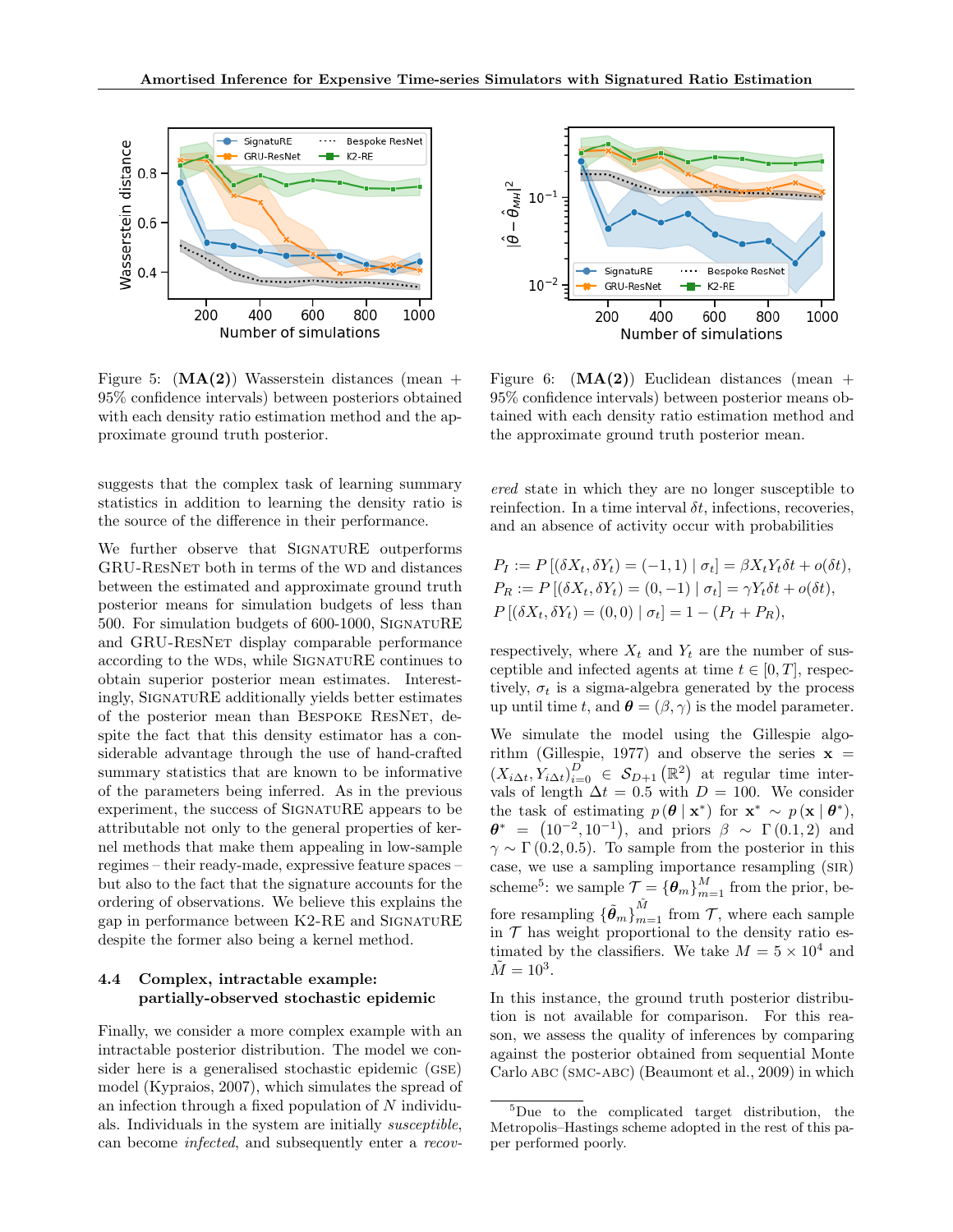| Method                | Simulation budget |       |       |       |       |
|-----------------------|-------------------|-------|-------|-------|-------|
|                       | 50                | 100   | 200   | 500   | 1000  |
|                       |                   |       |       |       |       |
| <b>GRU-RESNET</b>     | 0.434             | 0.425 | 0.355 | 0.273 | 0.090 |
| $K2-RE$               | 0.417             | 0.432 | 0.407 | 0.454 | 0.431 |
| $K2-RE-5$             | 0.440             | 0.427 | 0.374 | 0.206 | 0.255 |
| <b>SIGNATURE</b>      | 0.430             | 0.411 | 0.351 | 0.513 | 0.321 |
| SIGNATURE-5           | 0.241             | 0.333 | 0.176 | 0.133 | 0.083 |
| <b>BESPOKE RESNET</b> | 0.379             | 0.222 | 0.146 | 0.104 | 0.092 |

Table 2: Median Wasserstein distance from SMC-ABC posterior for the partially-observed epidemic model (from 10 seeds). Smaller values are better. Bold and *italics* indicate best and second-best, respectively, of the methods that do not use pre-defined summary statistics.

we use the Euclidean distance between time-series

$$
\sum_{i=0}^{D} \|\mathbf{x}_i - \mathbf{x}_i^*\|_2^2
$$
 (13)

as the distance measure with  $10<sup>7</sup>$  simulations, a Gaussian kernel, and  $\epsilon$  decay factor equal to 0.8. We again compare SignatuRE with GRU-ResNet, Bespoke ResNet, and K2-RE. For Bespoke ResNet, we use the mean of each series, log variance of each series, autocorrelation coefficients for lags 1 and 2 of each series, and the cross-correlation coefficient between the two series as  $\tilde{\mathbf{s}}(\mathbf{x})$ , which are common summary statistics for stochastic kinetic models (Papamakarios et al., 2019; Greenberg et al., 2019). For GRU-ResNet, we apply a single linear layer of size 9 to match the dimensions of  $\tilde{\mathbf{s}}(\mathbf{x})$ .

We present the median Wasserstein distance between the estimated posteriors and the approximate ground truth posterior from smc-abc in Table 2, in which suffix "-5" indicates that  $K = 5$  for kernel methods (otherwise  $K = 1$  is used as before). We take  $q =$  $B_{\text{min}}(K + 1)$  components in the Nyström approximation for both SIGNATURE and K2-RE, where  $B_{\text{min}} =$ 50 is the minimum simulation budget in this experiment. Median values are obtained by repeating the inference procedure over 10 different random seeds using the same pseudo-observed data. Of the methods that must learn summary statistics (i.e. all but Bespoke ResNet), our methods are either best (bold) or second-best *(italics)* for all budgets, but the improvement in performance over GRU-RESNET at a budget of 1000 simulations is minor. While this demonstrates that the range of applicability of SIGNATURE may be limited, it nonetheless also demonstrates that SignatuRE can be preferable under extreme restrictions on the simulation budget, as can be the case in many real-world contexts.

## 5 DISCUSSION

This paper discusses the use of signature transforms as automatic and effective feature extractors for likelihood (ratio) estimation. Our method, based on universal kernels for sequential data and termed SIGNATURE, delivers competitive performance even when sample numbers are very low. Indeed, our simulation studies suggest that using signatures as features improves upon a time-series specialised GRU-ResNet or kernels based on maximum mean discrepancies in lowsimulation-budget scenarios. We propose that this can be understood in the following way: while GRU-ResNet must learn adequate summary statistics – which can be difficult for low simulation budgets – and K2-RE uses a kernel maximum mean discrepancy estimator that treats the points in the time-series as exchangeable, destroying important dependencies, SignatuRE uses expressive ready-made geometric features for paths which take the ordering of points into account. In our experiments, SignatuRE was only consistently outperformed by a classifier that used bespoke hand-crafted summary statistics which were constructed by carefully inspecting the model structure. For real, complex simulators, such an approach is infeasible, making the proposed method appealing.

#### Acknowledgements

The authors thank Harald Oberhauser and the anonymous reviewers for their helpful feedback. JD is supported by the EPSRC Centre For Doctoral Training in Industrially Focused Mathematical Modelling (EP/L015803/1) in collaboration with Improbable.

#### References

Rafa Baptista, J Doyne Farmer, Marc Hinterschweiger, Katie Low, Daniel Tang, and Arzu Uluc. Macroprudential policy in an agent-based model of the UK housing market. 2016.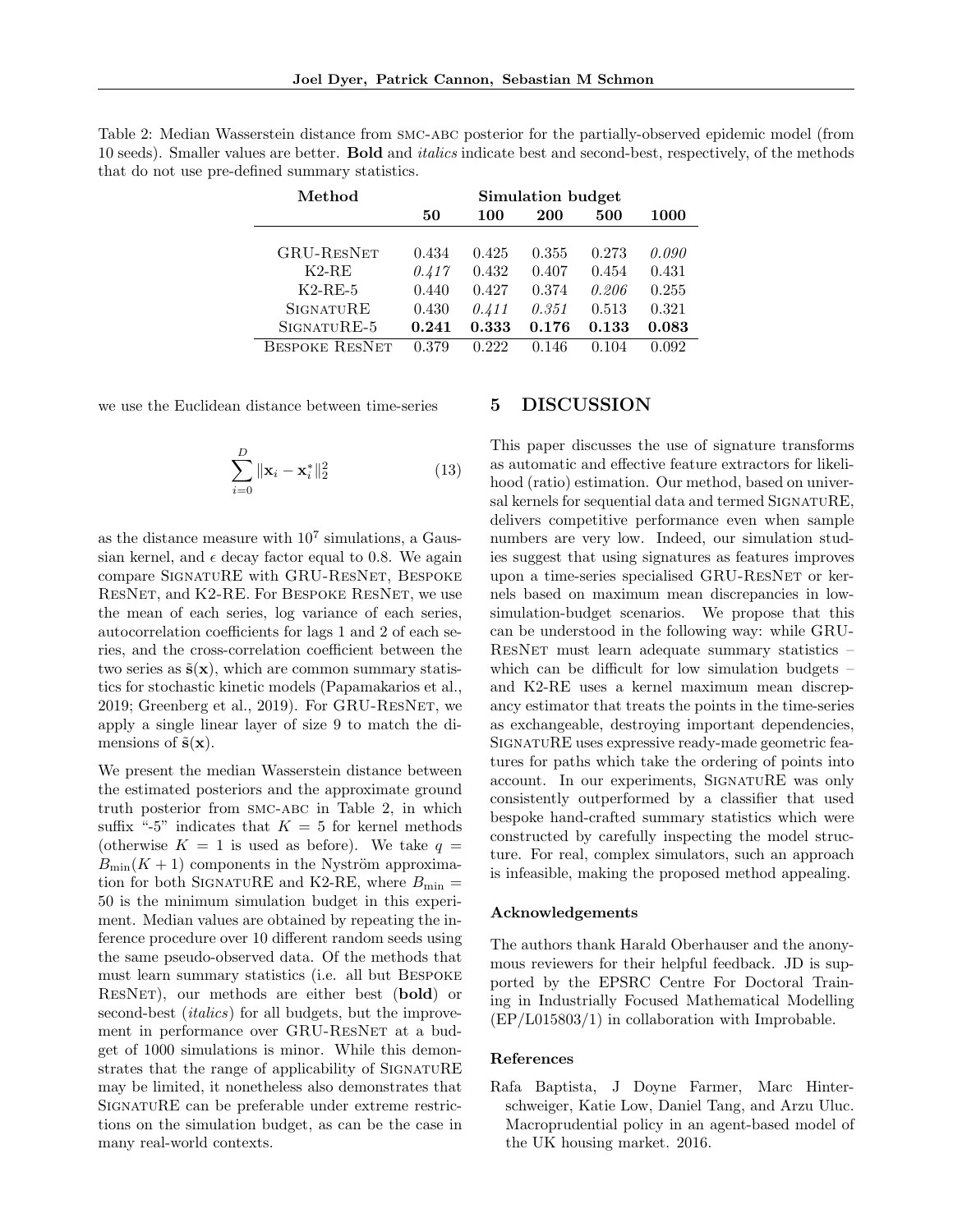- Mark A Beaumont. Approximate Bayesian computation. Annual review of statistics and its application, 6:379–403, 2019.
- Mark A Beaumont, Wenyang Zhang, and David J Balding. Approximate Bayesian computation in population genetics. Genetics, 162(4):2025–2035, 2002.
- Mark A. Beaumont, Jean-Marie Cornuet, Jean-Michel Marin, and Christian P. Robert. Adaptive approximate bayesian computation. Biometrika, 96(4): 983–990, 2009. ISSN 00063444, 14643510. URL http://www.jstor.org/stable/27798882.
- Espen Bernton, Pierre E. Jacob, Mathieu Gerber, and Christian P. Robert. Approximate Bayesian computation with the Wasserstein distance. Journal of the Royal Statistical Society. Series B: Statistical Methodology, 81(2):235–269, 2019. ISSN 14679868. doi: 10.1111/rssb.12312.
- Gilles Blanchard, Gyemin Lee, and Clayton Scott. Generalizing from several related classification tasks to a new unlabeled sample. In Proceedings of the 24th International Conference on Neural Information Processing Systems, NIPS'11, page 2178–2186, Red Hook, NY, USA, 2011. Curran Associates Inc. ISBN 9781618395993.
- Yanzhi Chen, Dinghuai Zhang, Michael Gutmann, Aaron Courville, and Zhanxing Zhu. Neural Approximate Sufficient Statistics for Implicit Models. pages 1–14, 2020. URL http://arxiv.org/abs/ 2010.10079.
- Kim Christensen, Kishan A. Manani, and Nicholas S. Peters. Simple model for identifying critical regions in atrial fibrillation. Physical Review Letters, 114(2):1–6, 2015. ISSN 10797114. doi: 10.1103/ PhysRevLett.114.028104.
- Kyle Cranmer, Juan Pavez, and Gilles Louppe. Approximating likelihood ratios with calibrated discriminative classifiers. arXiv preprint arXiv:1506.02169, 2015.
- Niccolo Dalmasso, Rafael Izbicki, and Ann Lee. Confidence sets and hypothesis testing in a likelihoodfree inference setting. In Hal Daumé III and Aarti Singh, editors, Proceedings of the 37th International Conference on Machine Learning, volume 119 of Proceedings of Machine Learning Research, pages 2323–2334. PMLR, 13–18 Jul 2020. URL https://proceedings.mlr.press/ v119/dalmasso20a.html.
- Gokhan Danabasoglu, J-F Lamarque, J Bacmeister, DA Bailey, AK DuVivier, Jim Edwards, LK Emmons, John Fasullo, R Garcia, Andrew Gettelman, et al. The community earth system model version

2 (cesm2). Journal of Advances in Modeling Earth Systems, 12(2), 2020.

- Peter J Diggle and Richard J Gratton. Monte carlo methods of inference for implicit statistical models. Journal of the Royal Statistical Society: Series B (Methodological), 46(2):193–212, 1984.
- Traiko Dinev and Michael U. Gutmann. Dynamic Likelihood-free Inference via Ratio Estimation (DIRE), 2018.
- Conor Durkan, Iain Murray, and George Papamakarios. On Contrastive Learning for Likelihood-free Inference. In Hal Daumé III and Aarti Singh, editors, Proceedings of the 37th International Conference on Machine Learning, volume 119 of Proceedings of Machine Learning Research, pages 2771–2781. PMLR, 13–18 Jul 2020. URL http://proceedings.mlr. press/v119/durkan20a.html.
- Joel Dyer, Patrick Cannon, and Sebastian M Schmon. Approximate Bayesian Computation with Path Signatures. arXiv preprint arXiv:2106.12555, 2021a.
- Joel Dyer, Patrick W Cannon, and Sebastian M Schmon. Deep Signature Statistics for Likelihoodfree Time-series Models. In ICML Workshop on Invertible Neural Networks, Normalizing Flows, and Explicit Likelihood Models, 2021b.
- Joel Dyer, Patrick Cannon, J. Doyne Farmer, and Sebastian M Schmon. Black-box Bayesian inference for economic agent-based models. arXiv preprint arXiv:2202.00625, 2022.
- Paul Fearnhead and Dennis Prangle. Constructing summary statistics for approximate Bayesian computation: Semi-automatic approximate Bayesian computation. Journal of the Royal Statistical Society: Series B (Statistical Methodology), 74(3):419– 474, 2012.
- Andrew Gelman, John B Carlin, Hal S Stern, David B Dunson, Aki Vehtari, and Donald B Rubin. Bayesian data analysis. 2013.
- Daniel T. Gillespie. Exact stochastic simulation of coupled chemical reactions. The Journal of Physical Chemistry, 81(25):2340–2361, 1977. doi: 10.1021/ j100540a008. URL https://doi.org/10.1021/ j100540a008.
- David S. Greenberg, Marcel Nonnenmacher, and Jakob H. Macke. Automatic posterior transformation for likelihood-free inference. 36th International Conference on Machine Learning, ICML 2019, 2019-June:4288–4304, 2019.
- Ben Hambly and Terry Lyons. Uniqueness for the signature of a path of bounded variation and the reduced path group. Annals of Mathematics, 171 (1):109–167, Mar 2010. ISSN 0003-486X. doi: 10.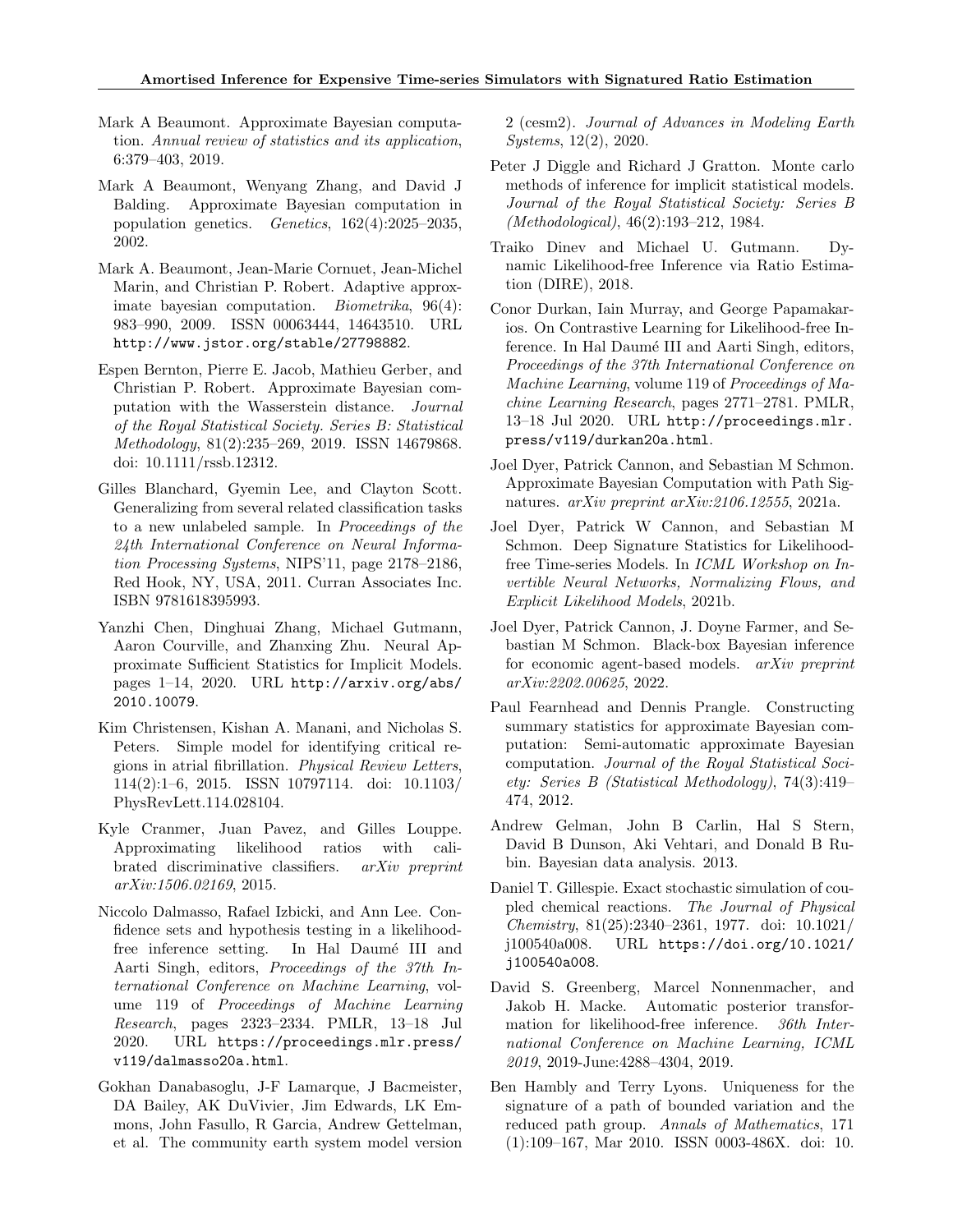4007/annals.2010.171.109. URL http://dx.doi. org/10.4007/annals.2010.171.109.

- Joeri Hermans, Volodimir Begy, and Gilles Louppe. Likelihood-free MCMC with amortized approximate ratio estimators. In International Conference on Machine Learning, pages 4239–4248. PMLR, 2020.
- Nick Jagiella, Dennis Rickert, Fabian J Theis, and Jan Hasenauer. Parallelization and high-performance computing enables automated statistical inference of multi-scale models. Cell systems, 4(2):194–206, 2017.
- Bai Jiang, Tung-yu Wu, Charles Zheng, and Wing H Wong. Learning summary statistic for approximate bayesian computation via deep neural network. Statistica Sinica, pages 1595–1618, 2017.
- Marc C Kennedy and Anthony O'Hagan. Bayesian calibration of computer models. Journal of the Royal Statistical Society: Series B (Statistical Methodology), 63(3):425–464, 2001.
- Diederik P Kingma and Jimmy Ba. Adam: A method for stochastic optimization. arXiv preprint arXiv:1412.6980, 2014.
- Franz J. Kiŕaly and Harald Oberhauser. Kernels for sequentially ordered data. Journal of Machine Learning Research, 20, 2019. ISSN 15337928.
- Theo Kypraios. Efficient bayesian inference for partially observed stochastic epidemics and a new class of semi-parametric time series models. 2007.
- Daniel Levin, Terry Lyons, and Hao Ni. Learning from the past, predicting the statistics for the future, learning an evolving system, 2016.
- Jan-Matthis Lueckmann, Pedro J Goncalves, Giacomo Bassetto, Kaan Ocal, Marcel Nonnenmacher, and Jakob H Macke. Flexible statistical inference for mechanistic models of neural dynamics. In Advances in Neural Information Processing Systems, 2017.
- Jan-Matthis Lueckmann, Jan Boelts, David Greenberg, Pedro Goncalves, and Jakob Macke. Benchmarking simulation-based inference. In Arindam Banerjee and Kenji Fukumizu, editors, Proceedings of The 24th International Conference on Artificial Intelligence and Statistics, volume 130 of Proceedings of Machine Learning Research, pages 343–351. PMLR, 13–15 Apr 2021.
- Terry Lyons. Rough paths, signatures and the modelling of functions on streams. arXiv preprint arXiv:1405.4537, 2014.
- Jean Michel Marin, Pierre Pudlo, Christian P. Robert, and Robin J. Ryder. Approximate Bayesian computational methods. Statistics and Computing, 22(6): 1167–1180, 2012. ISSN 09603174. doi: 10.1007/ s11222-011-9288-2.
- George Papamakarios, David Sterratt, and Iain Murray. Sequential neural likelihood: Fast likelihoodfree inference with autoregressive flows. In The 22nd International Conference on Artificial Intelligence and Statistics, pages 837–848. PMLR, 2019.
- Mijung Park, Wittawat Jitkrittum, and Dino Sejdinovic. K2-ABC: Approximate bayesian computation with kernel embeddings. Proceedings of the 19th International Conference on Artificial Intelligence and Statistics, AISTATS 2016, 41:398–407, 2016.
- Kim Cuc Pham, David J Nott, and Sanjay Chaudhuri. A note on approximating abc-mcmc using flexible classifiers. Stat, 3(1):218–227, 2014.
- Jonathan K Pritchard, Mark T Seielstad, Anna Perez-Lezaun, and Marcus W Feldman. Population growth of human Y chromosomes: a study of Y chromosome microsatellites. Molecular biology and evolution, 16 (12):1791–1798, 1999.
- GO Roberts, A Gelman, and WR Gilks. Weak convergence and optimal scaling of random walk metropolis algorithms. The Annals of Applied Probability, pages 110–120, 1997.
- Cristopher Salvi, Thomas Cass, James Foster, Terry Lyons, and Weixin Yang. The Signature Kernel Is the Solution of a Goursat PDE. SIAM Journal on Mathematics of Data Science, 3(3):873–899, 2021. doi: 10.1137/20M1366794. URL https://doi.org/ 10.1137/20M1366794.
- Sebastian M Schmon and Philippe Gagnon. Optimal scaling of random walk metropolis algorithms using bayesian large-sample asymptotics. Statistics and Computing, forthcoming, 2022.
- John Shawe-Taylor and Nello Cristianini. Kernel Methods for Pattern Analysis. Cambridge University Press, 2004. doi: 10.1017/CBO9780511809682.
- Alvaro Tejero-Cantero, Jan Boelts, Michael Deistler, Jan-Matthis Lueckmann, Conor Durkan, Pedro J. Gonçalves, David S. Greenberg, and Jakob H. Macke. sbi: A toolkit for simulation-based inference. Journal of Open Source Software, 5(52): 2505, 2020. doi: 10.21105/joss.02505. URL https: //doi.org/10.21105/joss.02505.
- Owen Thomas, Ritabrata Dutta, Jukka Corander, Samuel Kaski, and Michael U Gutmann. Likelihoodfree inference by ratio estimation. arXiv preprint arXiv:1611.10242, 2016.
- G.E. Uhlenbeck and L.S. Ornstein. On the theory of the brownian motion. Physical Review, 36(5):823– 841, 1930. ISSN 0031899X.
- Christopher Williams and Matthias Seeger. Using the nyström method to speed up kernel machines. In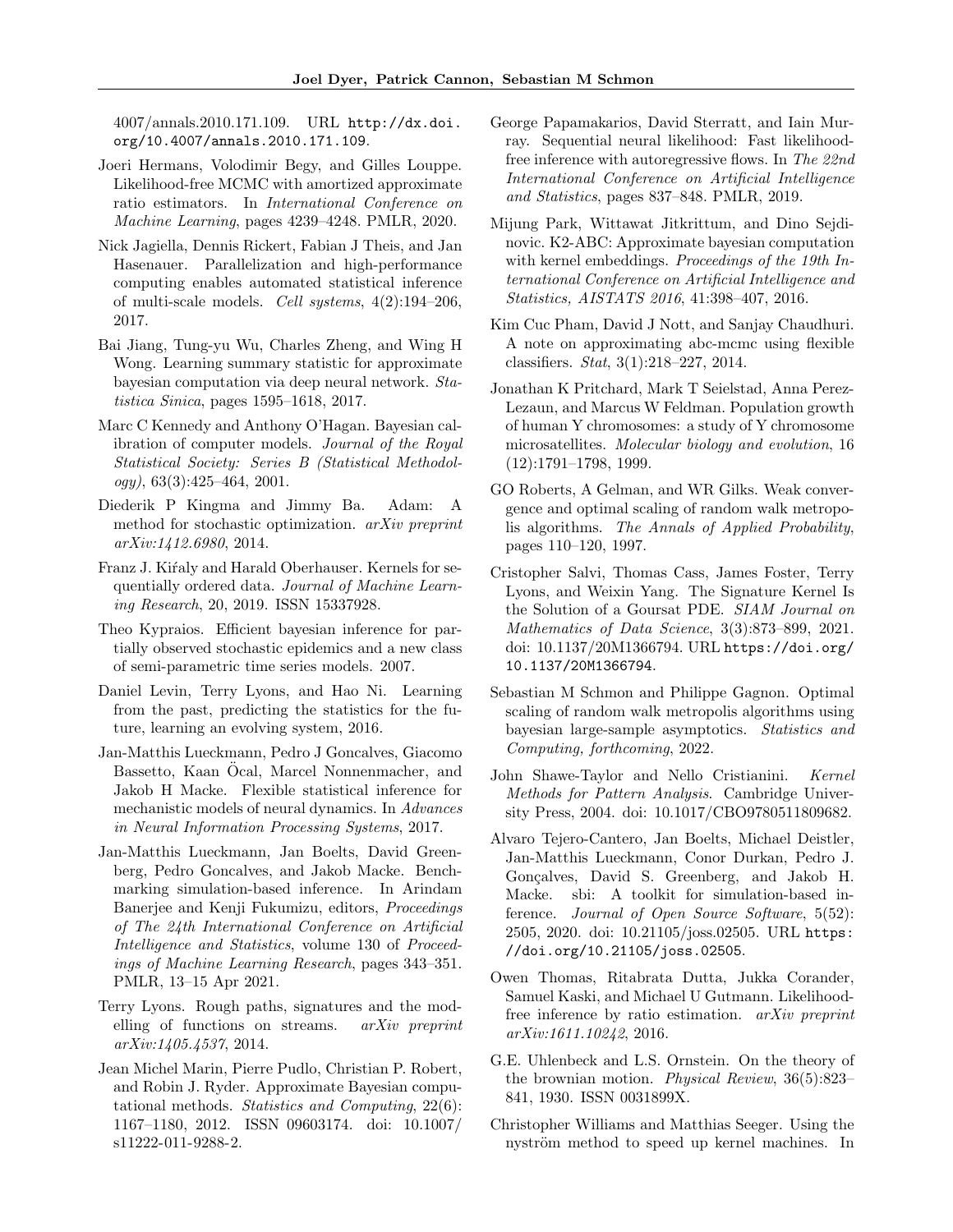Proceedings of the 14th annual conference on neural information processing systems, number CONF, pages 682–688, 2001.

- Simon N. Wood. Statistical inference for noisy nonlinear ecological dynamic systems. Nature, 466(7310): 1102–1104, 2010. ISSN 00280836. doi: 10.1038/ nature09319.
- Tianbao Yang, Yu-feng Li, Mehrdad Mahdavi, Rong Jin, and Zhi-Hua Zhou. Nyström method vs random fourier features: A theoretical and empirical comparison. In F. Pereira, C. J. C. Burges, L. Bottou, and K. Q. Weinberger, editors, Advances in Neural Information Processing Systems, volume 25. Curran Associates, Inc., 2012. URL https: //proceedings.neurips.cc/paper/2012/file/ 621bf66ddb7c962aa0d22ac97d69b793-Paper.pdf.
- Ciyou Zhu, Richard H. Byrd, Peihuang Lu, and Jorge Nocedal. Algorithm 778: L-BFGS-B: Fortran Subroutines for Large-Scale Bound-Constrained Optimization. ACM Trans. Math. Softw., 23(4):550–560, December 1997. ISSN 0098-3500. doi: 10.1145/ 279232.279236. URL https://doi.org/10.1145/ 279232.279236.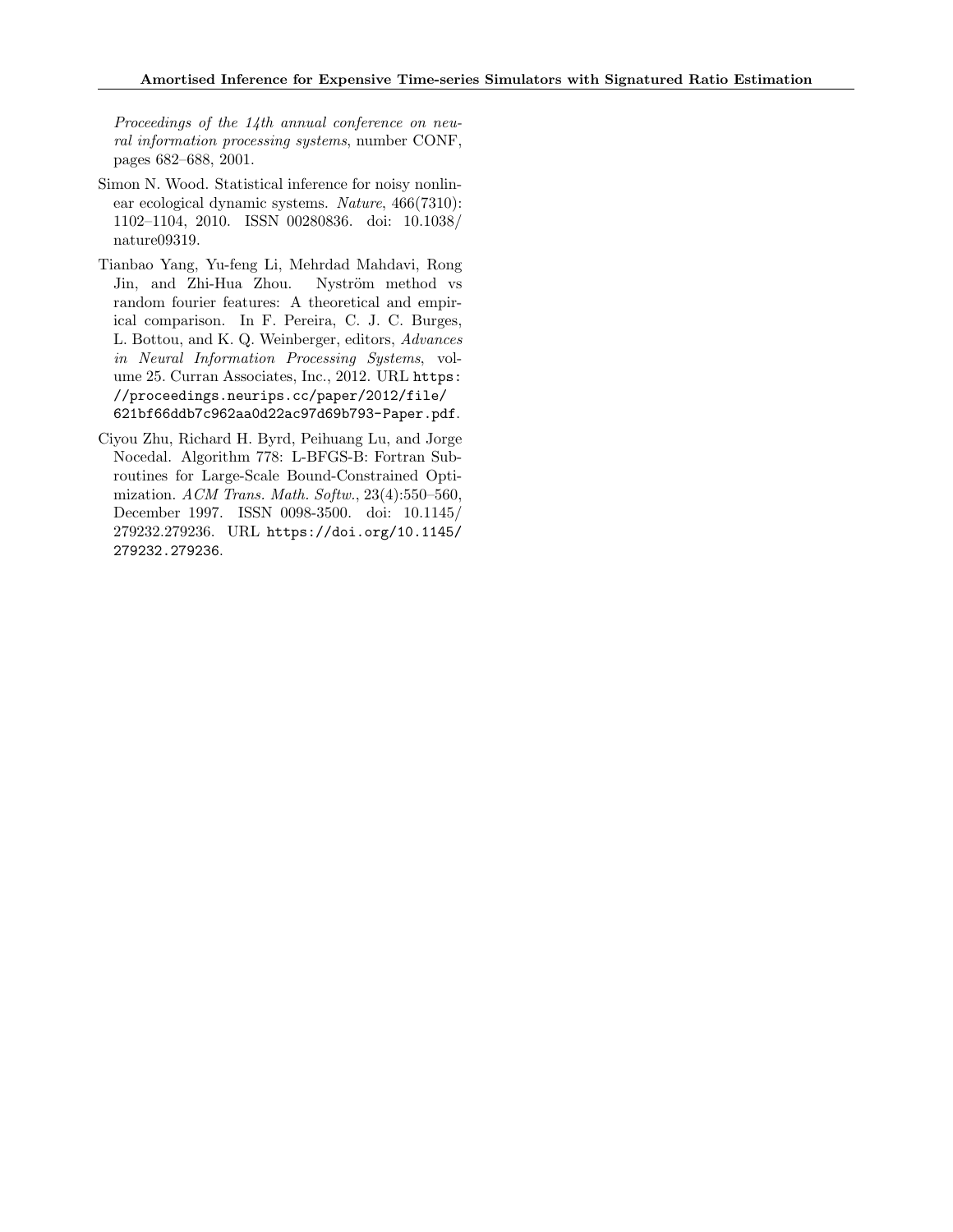# Supplementary Material: Amortised Likelihood-free Inference for Expensive Time-series Simulators with Signatured Ratio Estimation

## A EXPERIMENT DETAILS

#### A.1 Further details on K2-RE

To test the hypothesis that the signature kernel is responsible for the improved performance seen in the experiments presented in the main text, we construct and compare an alternative kernel-based classifier to compare against. The design of this classifier is chosen to match exactly that of SIGNATURE, with an important change: the kernel k is no longer taken to be the signature kernel, but instead a kernel based on the K2-ABC (Park et al., 2016):

$$
k(\mathbf{x}, \tilde{\mathbf{x}}) = \exp\left(-\frac{\widehat{\text{MMD}}^2(\mu_{\mathbf{x}}, \mu_{\tilde{\mathbf{x}}})}{\epsilon}\right),\tag{14}
$$

where

$$
\widehat{\text{MMD}}^{2}(\mu_{\mathbf{x}}, \mu_{\tilde{\mathbf{x}}}) = -\frac{2}{n_{\mathbf{x}}n_{\tilde{\mathbf{x}}}} \sum_{i=1}^{n_{\mathbf{x}}} \sum_{j=1}^{n_{\tilde{\mathbf{x}}}} \chi(\mathbf{x}_{i}, \tilde{\mathbf{x}}_{j}) + \frac{1}{n_{\mathbf{x}}(n_{\mathbf{x}} - 1)} \sum_{i=1}^{n_{\mathbf{x}}} \sum_{j \neq i} \chi(\mathbf{x}_{i}, \mathbf{x}_{j}) + \frac{1}{n_{\tilde{\mathbf{x}}}(n_{\tilde{\mathbf{x}} - 1)} \sum_{i=1}^{n_{\tilde{\mathbf{x}}}} \sum_{j \neq i} \chi(\tilde{\mathbf{x}}_{i}, \tilde{\mathbf{x}}_{j})} (15)
$$

is an unbiased estimate of the kernel maximum mean discrepancy between measures  $\mu_x$  and  $\mu_{\bar{x}}$  for an appropriate kernel  $\chi$  (see Section 3. Park et al., 2016). We use a Gaussian RBF and the median heuristic (Section 4. Park et al., 2016) for  $\chi$ .

Comparing against an alternative kernel classifier that does not account for the ordering of the points  $x_i$  in  $x$ allows us to test the hypothesis that it is specifically the *signature* kernel, and not just kernel methods in general, that allow us to achieve the improved performance at low simulation budgets.

#### A.2 Tuning kernel parameters

To optimise the kernel parameters for SignatuRE and K2-RE, we use 5-fold cross-validation and Bayesian optimisation via a tree Parzen estimator with the following priors:

- 1. a log-uniform prior with bounds  $\lceil \log 10^{-3}, \log 10^3 \rceil$  for all lengthscale parameters;
- 2. a log-uniform prior with bounds  $\lceil \log 10^{-5} \rceil$ ,  $\log 10^{4} \rceil$  for the regularisation parameters.

For this purpose, we make use of the hyperopt python package (Bergstra et al., 2013).

#### A.3 Training the ResNet models

For both GRU-RESNET and BESPOKE RESNET, the RESNET consists of two hidden layers of 50 units with ReLU activations, which has previously been seen to produce state-of-the-art performance in likelihood-free density ratio estimation tasks (Durkan et al., 2020; Lueckmann et al., 2017). We follow Durkan et al. (2020) and use Adam (Kingma and Ba, 2014) to train the network weights, along with a training batch size of 50 and learning rate of  $5 \times 10^{-4}$ . We furthermore reserve 10% of the data for validation, and stop training when the validation error does not improve over 20 epochs to avoid overfitting. For these density ratio estimators, we use the sbi python package (Tejero-Cantero et al., 2020).